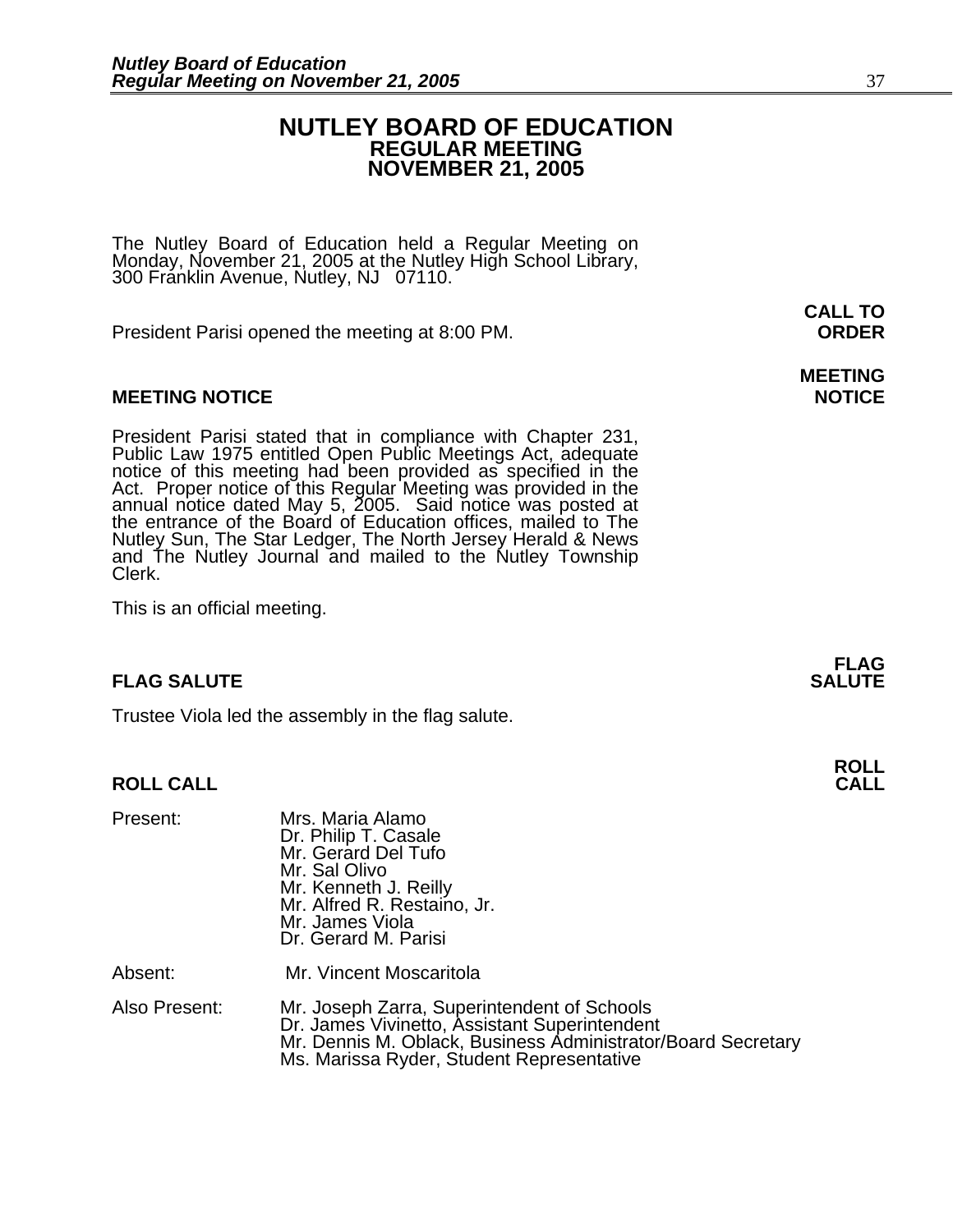#### **SPECIAL ORDER OF BUSINESS SPECIAL ORDER**

President Parisi welcomed everyone in attendance and<br>announced that special awards would be presented tonight to<br>students for both academic and music achievements. He then introduced High School Principal Mr. Catrambone who then<br>asked Mr. Vitkovsky, Mr. Violante and Ms. De Rosa to present<br>the recipients of the academic and music awards stated on the recipients of the academic and music awards stated on Schedule A as appended to these minutes.

#### **RECESS MEETING RECESS**

At 8:10 PM upon the suggestion of President Parisi, Trustee Casale moved, Trustee Olivo seconded, and the Board unanimously approved by voice vote a motion to recess.

#### **RECONVENE MEETING RECONVENE**

At 8:20 PM Trustee Del Tufo moved, Trustee Casale seconded, and the Board unanimously approved by voice vote a motion to reconvene the open public meeting.

## **APPROVAL OF MINUTES APPROVE**

BE IT RESOLVED that the Board of Education approves the following minutes:

 October 17, 2005 – Regular Meeting October 17, 2005 - Conference Meeting October 17, 2005 – Closed Executive Session October 12, 2005 – Special Meeting October 12, 2005 - Closed Executive Session

Trustee Olivo moved, Trustee Reilly seconded, and the Board approved by voice vote a motion to approve the minutes.

#### **CORRESPONDENCE CORRESPONDENCE**

Board Secretary Oblack read, and the trustees acknowledged, the following items of correspondence:

A thank-you note from Jerry Vecchio and Family for the Board's expression of sympathy on the passing of his father.

#### **SUPERINTENDENT'S REPORT SUPT'S REPORT A**

Superintendent Zarra presented the Superintendent's Report dated November 21, 2005, Schedule A, which is appended to the minutes of this meeting, and briefly summarized its contents.

## **OF BUSINESS**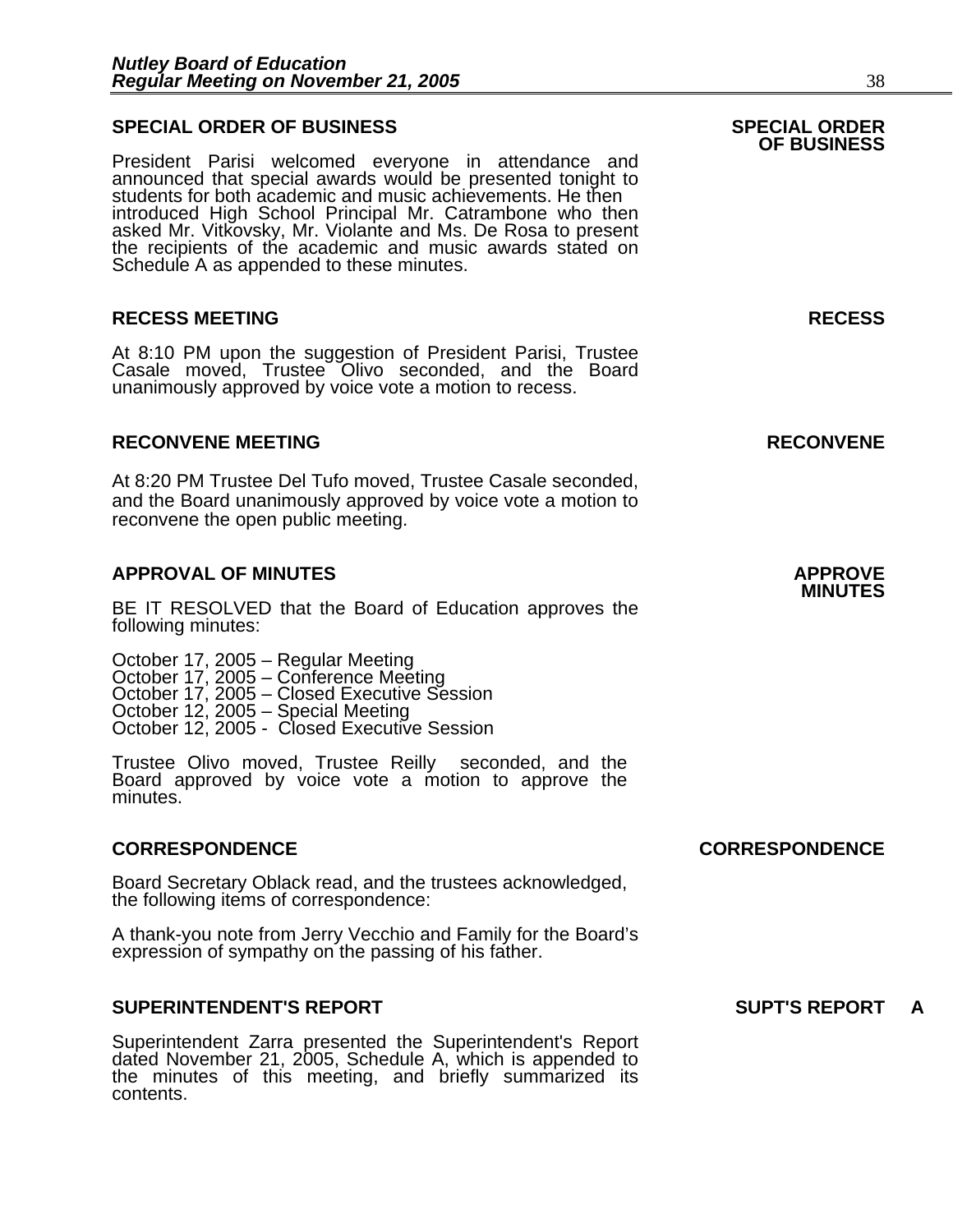#### **BOARD SECRETARY'S REPORT**

Board Secretary Oblack discussed the recommendations of the Board's auditors for improvements in the district's financial procedures and controls. He noted that the Board's auditors' recommendations decreased from 11 in fiscal year 2004 to one in fiscal year 2005.

He also discussed the major factors that contributed to the generation of the audited excess surplus of \$458,607 as well as<br>the constraints arising from the S-1701 legislation concerning<br>this surplus. **COMMITTEE REPORTS COMMITTEE**<br>**COMMITTEE REPORTS** 

#### **COMMITTEE REPORTS REPORTS**

- Trustee Alamo Personnel Committee
- Trustee Del Tufo Negotiations Committee Facilities Committee Oval Committee
- Trustee Reilly Policy Committee
- Marissa Ryder Student Representative

President Parisi said that the Board must discuss the school ethics act and the code of ethics for school board members at a regularly scheduled public meeting annually.

## **HEARING OF CITIZENS (Resolutions Only) HEARING OF CITIZENS**

Several residents expressed their opinions and concerns with the Business Administrator/Board Secretary's Resolution 8 – Approval of Removal of Crossing Guard Salary.

Commissioner Evans explained how the municipality plans their budget and how they are subject to limitations.

Resident Walt Sautter expressed his opinion with the Board not hiring a wrestling coach.

### **SUPERINTENDENT'S RESOLUTIONS SUPT'S**

Trustee Del Tufo moved, Trustee Viola seconded, a motion that the Board approves the Superintendent's Resolutions numbers 1 through 12 as listed below

The Superintendent's Resolutions 1 through 12 were approved by roll call vote with the following exception:

1. Trustee Olivo abstained on Resolution 12 – Extra Compensation.

## **BOARD SECRETARY'S**

## **RESOLUTIONS**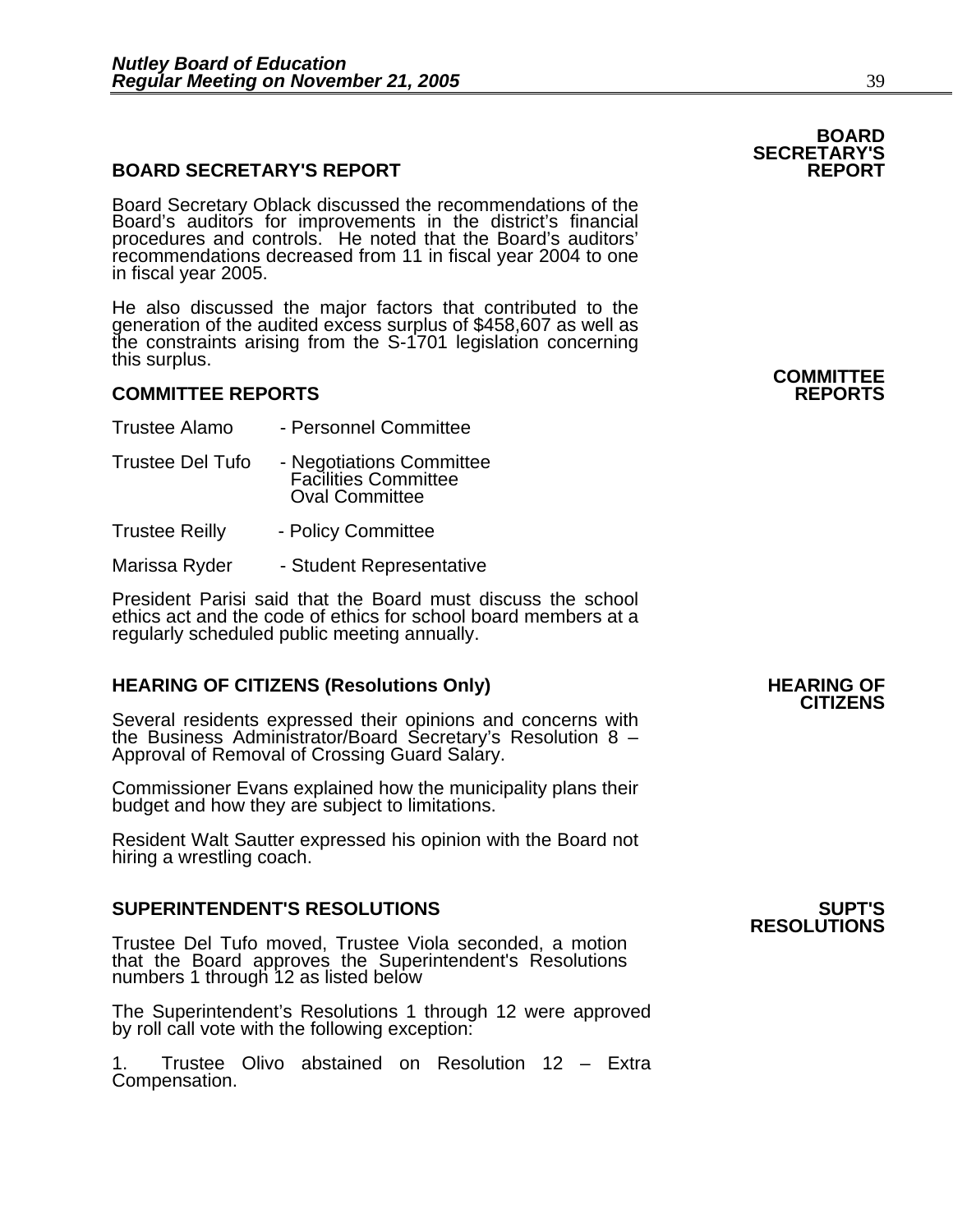### 1. **RESCIND APPOINTMENT - Professional Staff**

BE IT RESOLVED that the Board of Education approves the rescinding of the addendum approved at the August 29, 2005 Board Meeting appointing Mr. Nikola Markovic as part-time teacher for the 2005-06 school year.

#### 2. **AMENDING RESOLUTION – Reappointments – REAPPOINTMENTS Buildings and Grounds Personnel – 2005-06**

BE IT RESOLVED that the Amending Resolution -<br>Reappointments – Buildings and Grounds Personnel 2005-06, adopted at the August 29, 2005 Board Meeting, be amended<br>to reflect the following change effective November 22, 2005:

| Group/ |        |
|--------|--------|
| Step   | Salary |
|        |        |

Nikola Markovic 7-9 \$40,500

## **3. APPOINTMENTS - Teacher Substitutes**

BE IT RESOLVED that the Board of Education approves the appointments of the teacher substitutes listed on the attached Schedule B for the 2005-06 school year.

#### **4. APPOINTMENT – Substitute**

BE IT RESOLVED that the Board of Education approves the following substitute for the 2005-06 school year:

**Custodian** 

Richard E. Misner, Jr.

#### 5. **APPOINTMENTS - Athletics**

BE IT RESOLVED that the Board of Education approves the athletic appointments listed below for the 2005-06 school year on the salary guide at the classification and step as indicated in accordance with the 2005-06 Coaches

| Sport                                            | Name                               | <b>Step</b> | Salary           |
|--------------------------------------------------|------------------------------------|-------------|------------------|
| <b>GIRLS BASKETBALL</b>                          |                                    |             |                  |
| <b>Assistant Coach</b><br><b>Assistant Coach</b> | <b>Michael Cole</b><br>Luann Zullo | 3           | \$4,505<br>4,730 |
| <b>WRESTLING</b>                                 |                                    |             |                  |
| <b>Assistant Coach</b><br><b>Assistant Coach</b> | Patrick Algieri<br>Luke Cardinale  | 4<br>3      | 4,730<br>4,505   |

# **RESCIND<br>APPOINTMENT**

## **AMEND**

## **APPOINT B**<br>TEACHER SUBS

## **APPOINT**

**APPOINT**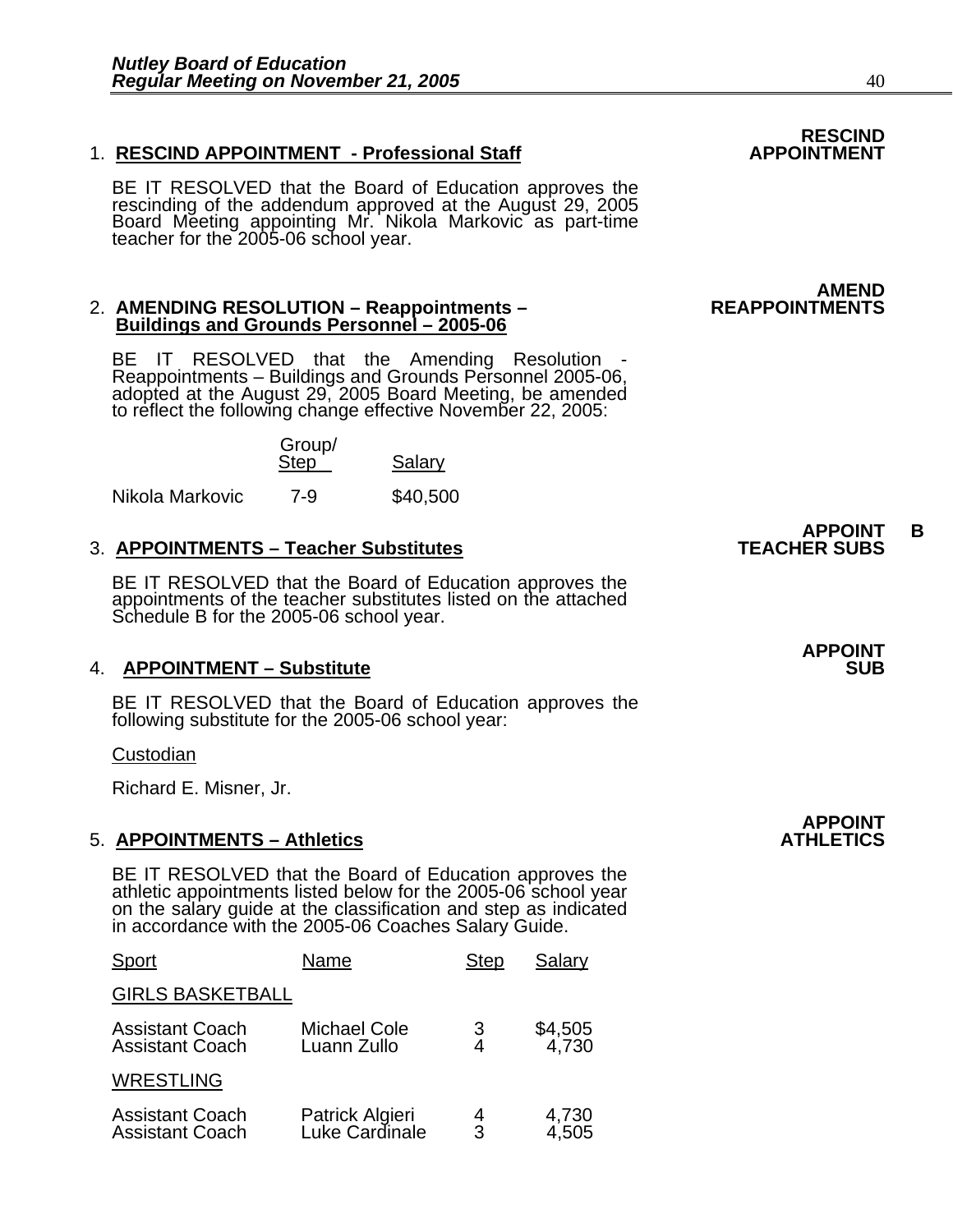#### 6. **APPOINTMENTS – Cultivating Academic Talent Program**

BE IT RESOLVED that the Board of Education approves the appointments of the personnel listed below for the CAT Program for the 2005-06 school year:

Nicole Ferraro Erika Pavlecka

#### 7. **APPOINTMENTS - Johns Hopkins SAT Classes**

BE IT RESOLVED that the Board of Education approves the<br>appointment of Jolinda Griwert and LeeAnn Martin to teach the Johns Hopkins SAT Classes on October 29, November 19, December 3, 10, 17, 2005 and January 7, 2006.

#### 8. APPROVAL OF STIPENDS - Buildings and Grounds **Personnel**

BE IT RESOLVED that the Board of Education approves<br>stipends, prorated, for the following buildings & grounds<br>personnel effective December 1, 2005 in accordance with the 2004-07 Buildings and Grounds Employees Salary Guide for<br>the following:

| Name          | Stipend                   | Amount |
|---------------|---------------------------|--------|
| Michael Klein | AHERA O&M                 | \$ 450 |
| Frank Marando | <b>Black Seal License</b> | \$500  |

## 9. **CHANGE OF ASSIGNMENTS – Buildings & Grounds**<br>Personnel

BE IT RESOLVED that the Board of Education approves a change of assignment for the following personnel effective December 1, 2005:

| Name                  | From             | l o                                            |
|-----------------------|------------------|------------------------------------------------|
| Nicholas Moccio       | Lincoln (Nights) | Franklin (Days)                                |
| <b>Anthony Lotito</b> | Franklin (Days)  | Lincoln (Nights)<br>Night Stipend -<br>\$2,500 |

## **APPOINT**

## **APPOINT**

## **APPROVE**

**CHANGE**<br>B& G ASSIGNMENTS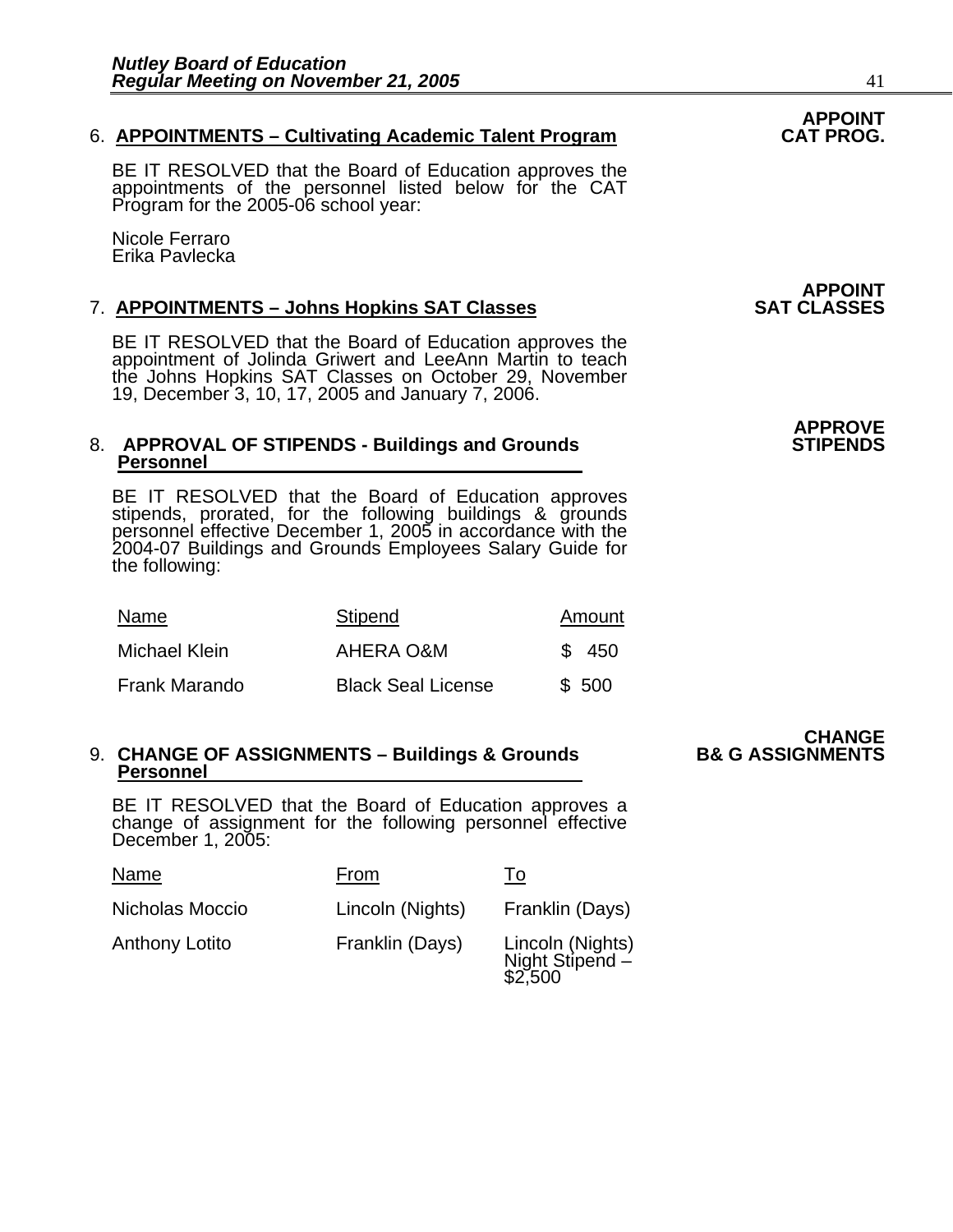### 10. **BOARD POLICY- Second Reading**

BE IT RESOLVED that the Board approves the following new Board Policies at this second reading.

|                     | Policy #5112 Entrance Age - Pupils                               | Schedule C |
|---------------------|------------------------------------------------------------------|------------|
|                     | Bylaw #0147 Board Member Compensation Schedule D<br>and Expenses |            |
| <b>Policy #3440</b> | Job Expenses - Teaching Staff Schedule E<br>Members              |            |
| <b>Policy #4440</b> | Job Expenses - Support Staff Schedule F                          |            |

#### 11. **LONGEVITY PAY**

BE IT RESOLVED that the Board of Education approves the following longevity payment:

Joanne Masucci -\$1,400(prorated)-Eff. Dec. 1, 2005 (10 years)

#### **12. EXTRA COMPENSATION**

BE IT RESOLVED that the Board of Education approves the following personnel be paid extra compensation in the amounts indicated for services rendered:

#### **PAYMENT FOR HEALTH DYNAMICS CLASSES – Month of October, 2005**

Rose Cioffi 5250.00

#### **PAYMENT FOR FALL SAT REVIEW CLASSES-October 3,4,11,17,18,24,25,31, and November 1, 2005**

| Jenifer Hecht | \$935.28 |
|---------------|----------|
| Leann Martin  | 935.28   |

#### **PAYMENT FOR FILMING BOE MEETINGS – August 28, September 26 and October 17, 2005**

Denis Atlic **\$ 97.50** 

# **BOARD POLICY C,D**

**LONGEVITY PAY** 

**EXTRA**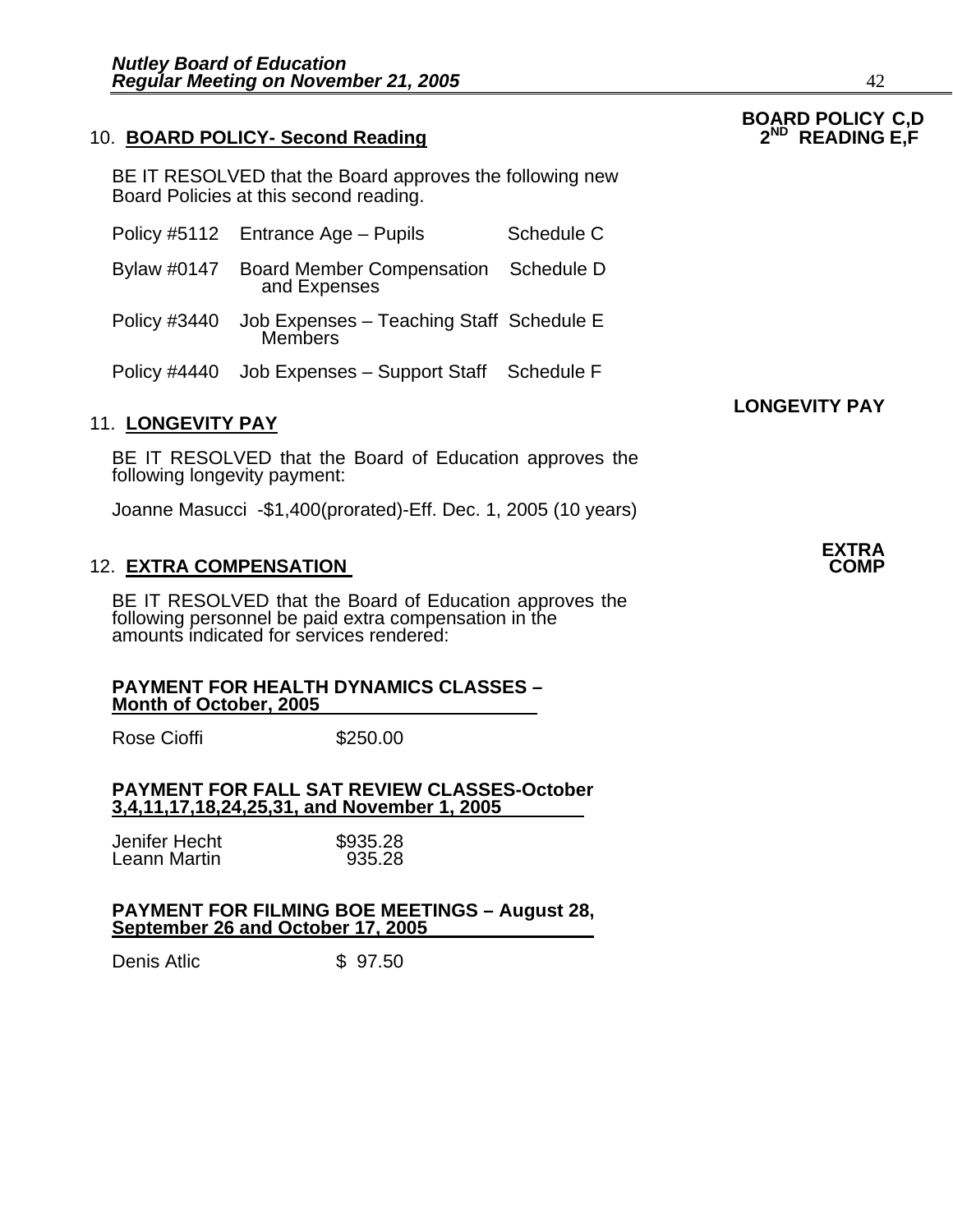#### **PAYMENT FOR FACILITATING TECHNOLOGY WORKSHOPS – EZ Grade Pro Workshop/E-Mail Workshop – September, 2005**

| Gloria Dorfman   | \$90.08 |
|------------------|---------|
| Darren Mischel   | 45.04   |
| Ann Mary Mullane | 112.60  |
| Christina Osieja | 67.56   |
| John Schwarz     | 90.08   |

#### **EIGHTH GRADE SOCIAL STUDIES CURRICULUM October 21 and 27, 2005**

| Cheryl Kozyra      | \$138.56 |
|--------------------|----------|
| Louis Manganiello  | 138.56   |
| Robert O'Dell      | 209.60   |
| Donna Saitta       | 138.56   |
| John Schwarz       | 69.28    |
| Veronica Zoltowski | 138.56   |

#### **TECHNOLOGY CURRICULUM COMMITTEE October 6, 2005**

| <b>Denise Cleary</b> | \$<br>51.96 |
|----------------------|-------------|
| Gloria Dorfman       | 51.96       |
| <b>Sheryl Holly</b>  | 51.96       |
| Nancy Kehayes        | 78.60       |
| Lesslie Licamelli    | 51.96       |
| Christina Osieja     | 51.96       |
| Christina Stendardi  | 51.96       |

## **G.A.T.E. COMMITTEE – October 27, 2005**

| <b>Dolores Contreras</b> | \$51.96 |
|--------------------------|---------|
| <b>Rachel Daly</b>       | 51.96   |
| Jolinda Griwert          | 51.96   |
| Rebecca Olivo            | 51.96   |

#### **CENTRAL DETENTION COVERAGE – October, 2005**

#### **High School**

| Jennifer Knobloch  | \$93.85 |
|--------------------|---------|
| AnneMarie Kowalski | 93.85   |
| Mary Ann Maher     | 56.31   |
| Lawrence Mitschow  | 18.77   |
| Joseph Simko       | 37.54   |
| Lisa Vallo         | 112.62  |

## **Franklin School**

| 75.08 |
|-------|
| 75.08 |
| 75.08 |
| 75.08 |
| 75.08 |
|       |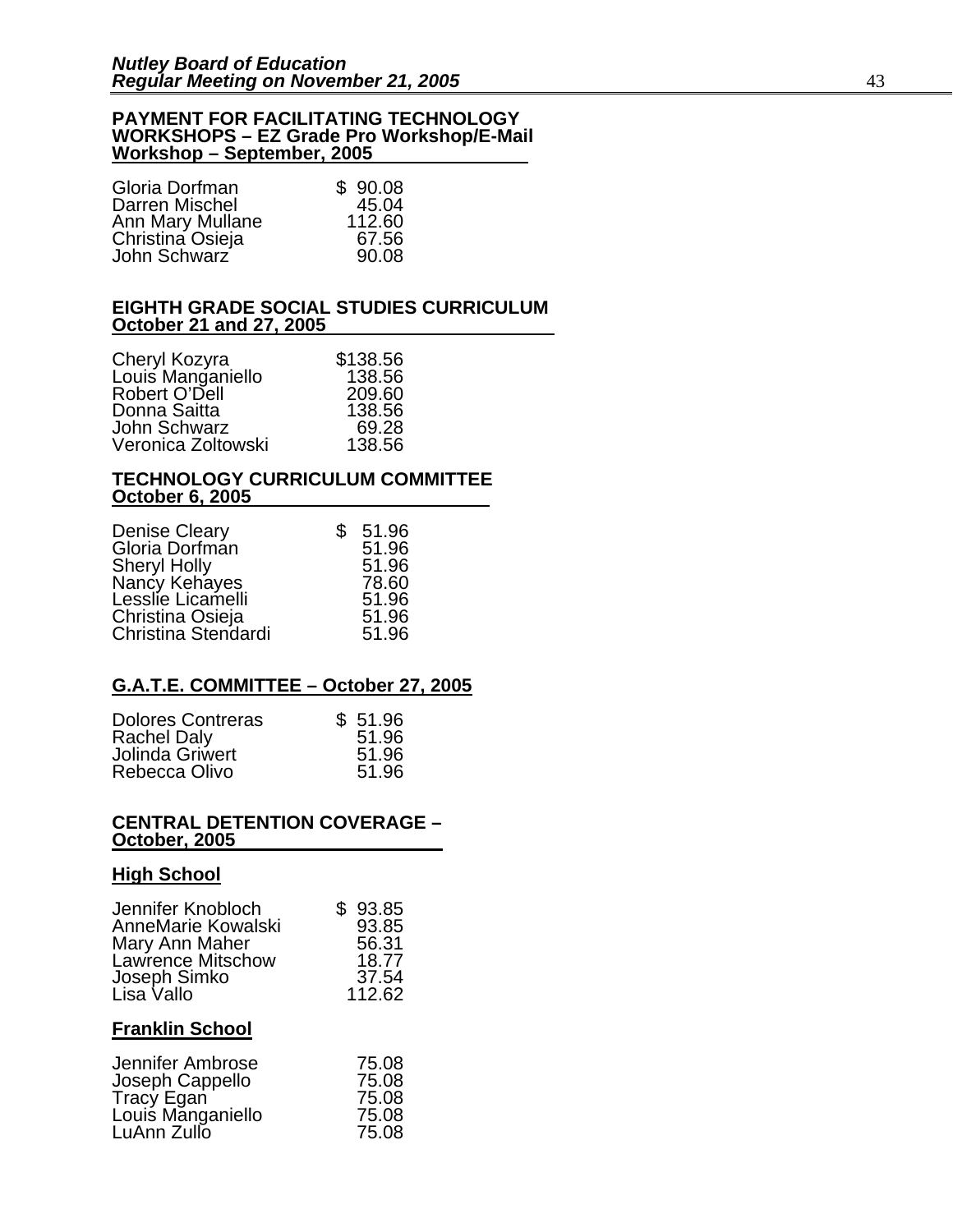#### **SATURDAY MORNING SUSPENSIONS – October, 2005**

#### **High School**

| Lori Ferrara                | \$156.90 |
|-----------------------------|----------|
| AnneMarie Kowalski          | 78.45    |
| Marcellino Marra (H.S./FMS) | 235.35   |
| Lisa Vallo                  | 156.90   |

#### **Franklin School**

| 78.45 |
|-------|
| 78.45 |
| 78.45 |
|       |

**TESTIMONIAL** 

#### 13. **TESTIMONIAL – Assistant Superintendent Dr. James S. Vivinetto**

Trustee Alamo moved, and Trustee Casale seconded, the following resolution. Upon being put to a roll call vote the resolution was approved.

Whereas, Dr. James S. Vivinetto has tendered his resignation as Assistant Superintendent of Schools of Nutley, effective February 1, 2006 and has signified his intention of retiring from active service, and

WHEREAS, Dr. Vivinetto has served as a teacher, learning consultant, vice-principal, principal and assistant superintendent of schools in the Nutley Public Schools for a period of thirty-seven years, and

WHEREAS, through the years Dr. Vivinetto has exemplified the finest qualities of his profession at all times.

NOW, THEREFORE, BE IT RESOLVED, That the Board of Education expresses to Dr. Vivinetto its deep appreciation of his long and faithful service and extends to him its best wishes for continued health and happiness, and

BE IT FURTHER RESOLVED, That this resolution be made a part of the minutes of this meeting and a copy presented to Dr. Vivinetto.

## **BUSINESS ADMINISTRATOR/** *BUSINESS ADMINISTRATOR/* **BOARD SECRETARY'S RESOLUTIONS** RESOLUTIONS

Trustee Reilly moved, and Trustee Restaino seconded, a motion that the Board approves the Business Administrator/Board Secretary's Resolutions numbers 1<br>through 17 as listed below.

Trustee Casale made a motion, seconded by Trustee Restaino, that Resolution 8 – Approval of Removal of Crossing Guard Salary be amended to read:

# **BA/BOARD**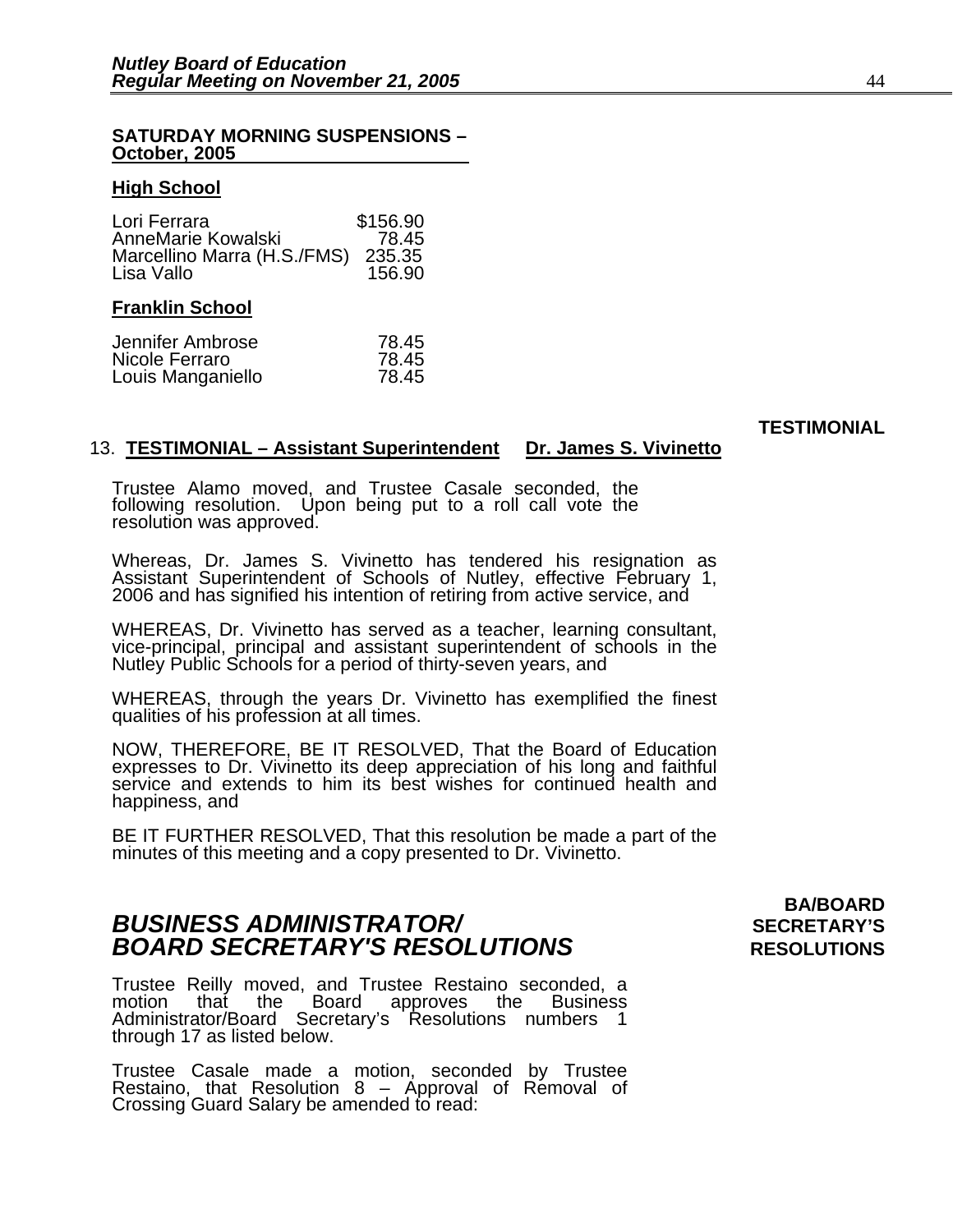BE IT RESOLVED that the Board of Education approves the removal of the crossing guard salary from the school budget, and

BE IT THEREFORE RESOLVED that the \$230,000 be budgeted as an addition to capital reserve for the 2006-07 School Budget.

The Amended resolution was approved with the following exceptions:

- 1. Trustee Alamo abstained pursuant to law.
- 2. Trustees Del Tufo, Viola and President Parisi voted "No".

The Business Administrator/Board Secretary's Resolutions 1 through 17 were approved by roll call vote with the following exceptions:

1. Trustee Alamo abstained on Resolution 8 – Approval of Removal of Crossing Guard Salary, pursuant to law.

2. Trustees Del Tufo, Viola and President Parisi voted "No"on Resolution 8 – Approval of Removal of Crossing Guard Salary.

### **1. SECRETARY & TREASURER'S REPORT**

BE IT RESOLVED that the Board of Education approves the<br>acknowledgement and acceptance of the reports of the Board<br>Secretary (Appendix A) and Treasurer of School Monies (Appendix B) both on file in the Business Office for the period<br>from July 1, 2005 through October 31, 2005.

#### 2. **CERTIFICATION OF MAJOR ACCOUNT FUND STATUS**

BE IT RESOLVED that pursuant to NJAC 6A:23-2.11(c) 4, the Nutley Board of Education certifies that as of October 31, 2005, after review of the Secretary's monthly financial report (Appropriations section) and upon consultation with the appropriate district officials, to the best of its knowledge no major account or fund has been over-expended in violation of NJAC 6A:23-2.11(b) and that sufficient fu meet the district's financial obligations for the remainder of the fiscal year. (Major funds are General Fund, Capital Projects and Debt Service.)

3. BILLS AND MANDATORY PAYMENTS<br>
BE IT RESOLVED that the Board of Education approves the **PAYMENTS** payment of bills and mandatory payments dated November 21, 2005 in the total amount of \$5,204,203.08 (Appendix C).

**SECY. & TREAS. A** 

**CERTIFICATION<br>MAJOR ACCOUNT FUND STATUS** 

**BILLS &**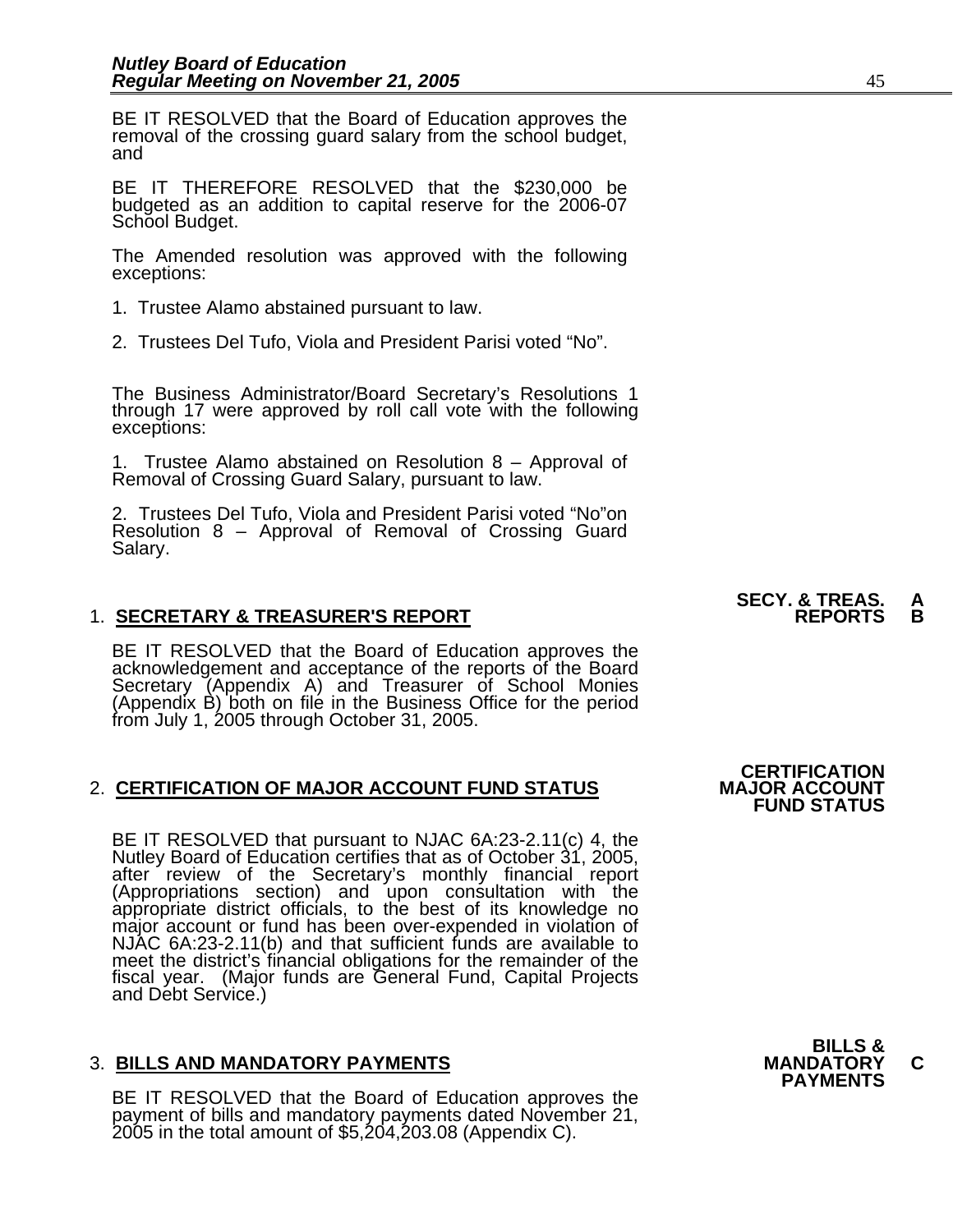#### 4. **REQUESTS FOR USE OF SCHOOL BUILDINGS AND USE OF BUILDINGS D GROUNDS** AND GROUNDS AND GROUNDS AND GROUNDS

BE IT RESOLVED that the Board of Education approves the requests for the use of school buildings and grounds (Appendix D), that conform to the rules and regulations set by the Board of Education.

5. **TRANSFER SCHEDULE**<br>**BE IT RESOLVED that the Board of Education approves, in SCHEDULE**<br>**BE IT RESOLVED that the Board of Education approves, in** compliance with NJAC 6A:23-2.11(c)3ii, and NJSA 18A:22-8-1, the transfers in the 2005-06 budget dated October 31, 2005 in the amount of \$1,412.00 as appended (Appendix E).

6. **SUPPLEMENTAL TRANSFER SCHEDULE TRANSFER F SCHEDULE SCHEDULE SCHEDULE TRANSFER F SCHEDULE** compliance with NJAC 6A:23-2.11(c)3ii, and NJSA 18A:22-8-1,<br>the supplemental transfers in the 2005-06 budget dated August<br>31, 2005 in the amount of \$17,249.89 as appended (Appendix<br>F).

#### **7. APPROVAL OF AGREEMENT OF SERVICES**

BE IT RESOLVED that the Board of Education approves the Agreement for Services between the Essex County Educational Services Commission for the Nonpublic School Technology Initiative Program 2005-06 with Abundant Life Acad Good Shepherd Academy as appended (Appendix G).

#### 8. **APPROVAL OF REMOVAL OF CROSSING GUARD SALARY**

BE IT RESOLVED that the Board of Education approves the removal of the crossing guard salary from the school budget, and

BE IT THEREFORE RESOLVED that the \$230,000 be budgeted as an addition to capital reserve for the 2006-07 School Budget.

# **SUPPLEMENTAL**

**APPROVE G AGREEMENT OF** 

 **APPROVE REMOVAL OF CROSSING GUARD SALARY**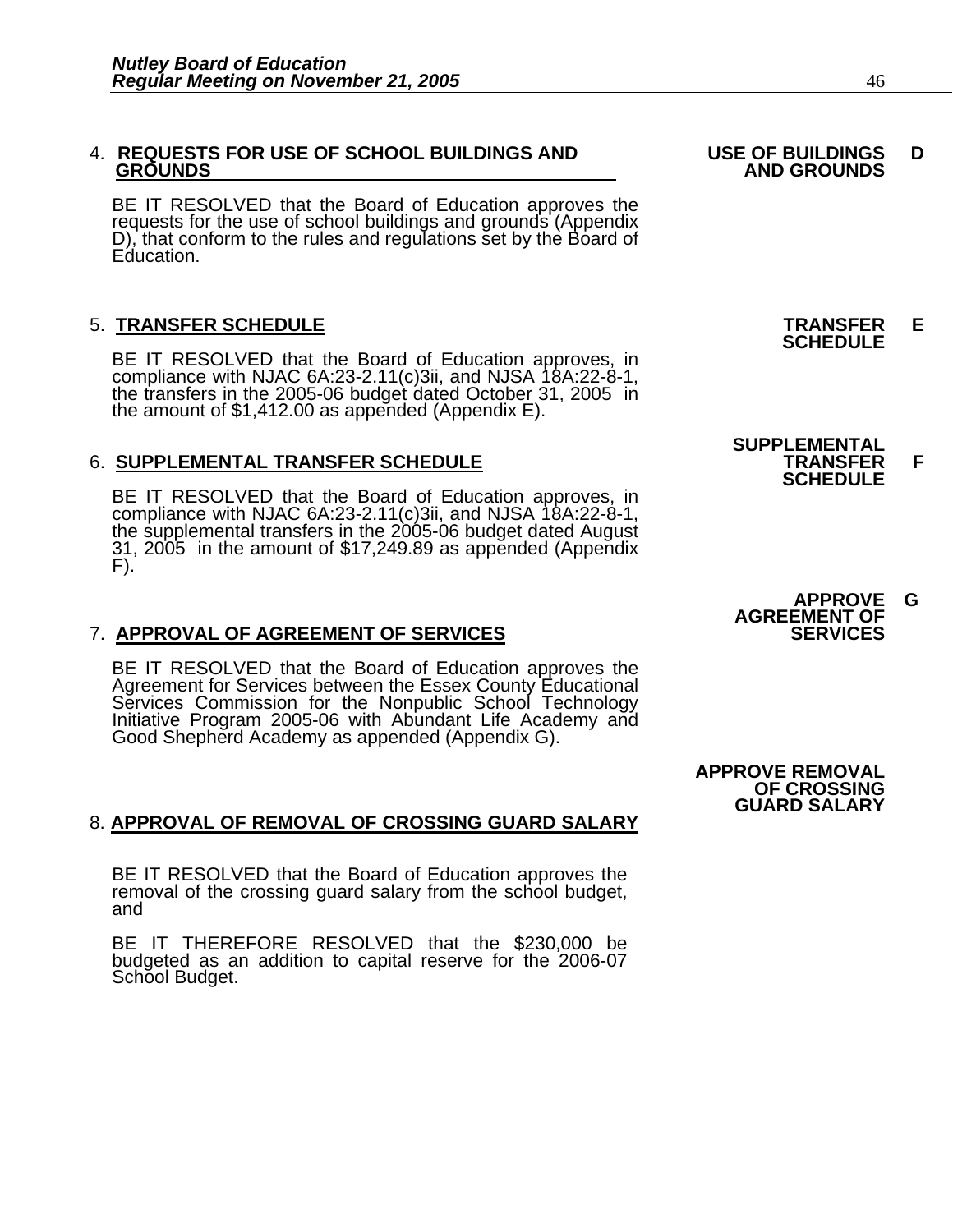#### 9. **NBOE IN SUPPORT OF SCR-20 / ACR-99 AND ACR-218**

WHEREAS, New Jersey property taxes are among the highest in the nation; and

WHEREAS, New Jersey ranks fourth highest among the 50 states in the percentage of school costs funded through local taxes, such as the property tax; and

WHEREAS, The current system is inequitable because it is not based on an individual's ability to pay; and

WHEREAS, By overburdening homeowners and other residents, the over-use of property taxes to fund schools erodes community support for essential school programs and services; and

WHEREAS, Remedying the problems associated with high property taxes is a legislative responsibility; and

WHEREAS, The quickest and most effect way for the Legislature to address the issue is to convene in a special session that is dedicated solely to property tax reform in New<br>Jersey; and

WHEREAS, A special session of both Houses of the Legislature could devise and consider ways of implementing property tax reform; and

WHEREAS, SCR-20/ACR-99 and ACR-218 would direct the leaders of each House of the Legislature to convene a special<br>session that would be dedicated to property tax reform; now<br>therefore, be it

RESOLVED, That the NUTLEY Board of Education urges Governor Richard Codey and members of the General Assembly and Senate to support passage of <u>SCR-20/ACR-99</u><br>and <u>ACR-218</u>; and be it further

RESOLVED, That a copy of this resolution to be sent to our Senate Representative, Assembly Representatives, Acting Governor Richard Codey, and to the New Jersey School Boards Association.

#### 10. **APPROVAL OF SUBMISSION OF APPLICATION FOR SUB. OF APPLICATION IDEA-BASIC CARRY-OVER FUNDS - FY 2005**

**APPROVE**<br>SUB. OF APPLICATION

BE IT RESOLVED that the Board of Education approves submission of an application to carry-over funds from fiscal year 2005 for IDEA- Basic in the following amounts:

| IDEA-B -              | \$9,079 |
|-----------------------|---------|
| <b>IDEA Preschool</b> | 187     |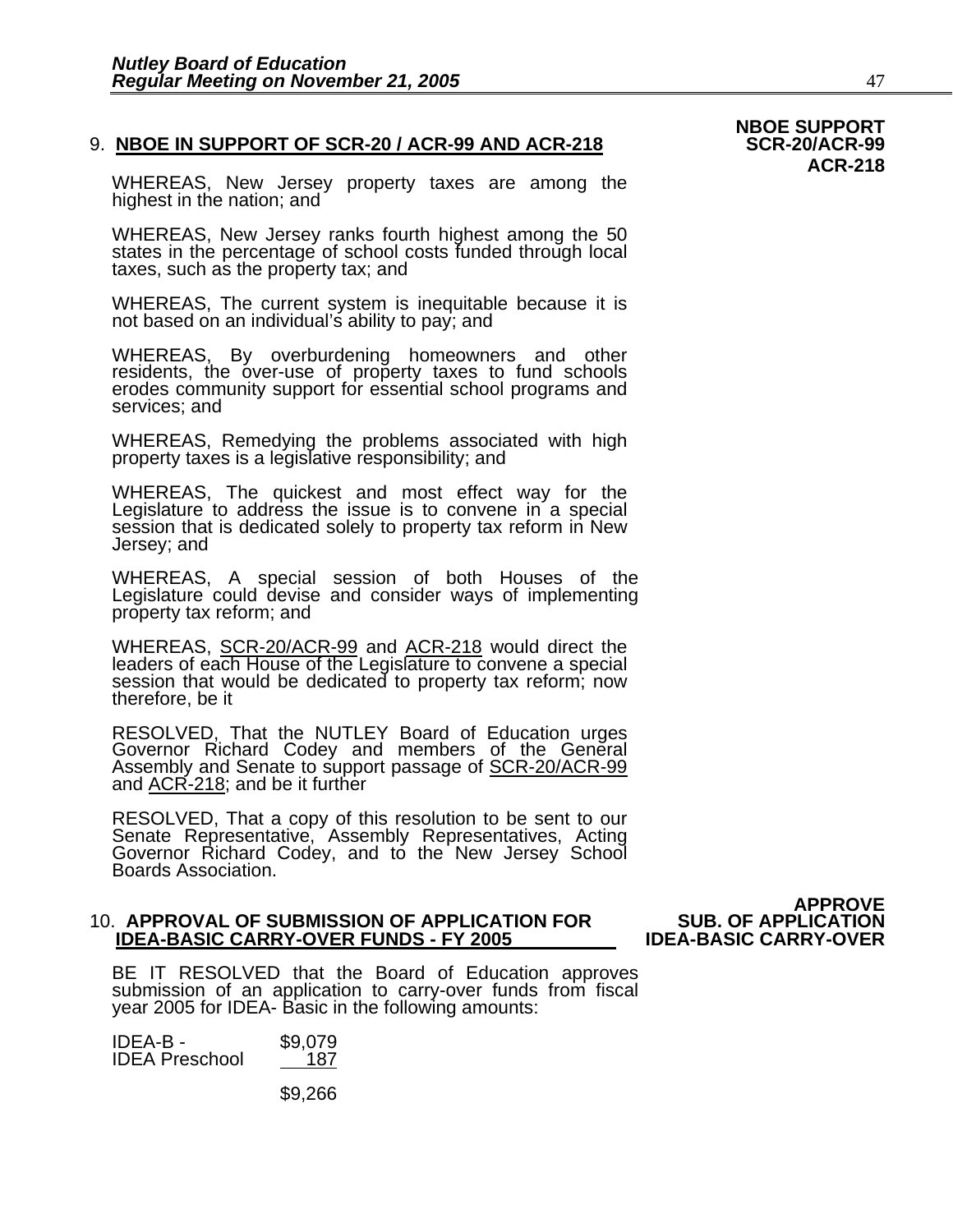## 11. **APPROVAL OF SUBMISSION OF APPLICATION FOR SUB. OF APPLICATION NCLB CARRY-0VER FUNDS – FY 2005 NCLB CARRY-OVER**

BE IT RESOLVED that the Board of Education approves submission of an application to carry-over funds from the fiscal year 2005 for NCLB in the following amounts:

| Title I          | 5,892<br>\$ |
|------------------|-------------|
| Title II A       | 2,139       |
| Title II D       | 999         |
| <b>Title III</b> | 210         |
| Title IV         | 4,840       |
| Title V          | 1,438       |
|                  |             |

Total \$15,518

## **ACCEPT GRANT**

#### **12.ACCEPTANCE OF GRANT - INDIVIDUALS WITH DISABILITIES EDUCATION ACT (IDEA-B)**

BE IT RESOLVED that the Board of Education accepts a FY<br>2006 grant acceptance certification for Individuals with Disabilities Education Act (IDEA-B) in the following amounts:

Basic \$751,251<br>Preschool \$ 29.652  $$29,652$ 

# **AUTHORIZE STATE H**

#### 13. **RESOLUTION AUTHORIZING CONTRACTS WITH CERTAIN CONTRACT VENDORS APPROVED CONTRACTING UNITS**

WHEREAS, the Nutley Board of Education, pursuant to<br>N.J.S.A. 40A:11-12a and N.J.A.C. 5:34-7.29(c), may by<br>resolution and without advertising for bids, purchase any goods or services under the State of New Jersey Cooperative<br>Purchasing Program for any State contracts entered into on behalf of the State by the Division and Property in the Department of the Treasury; and

WHEREAS, the Nutley Board of Education has the need on a timely basis to purchase goods or services utilizing State contracts; and

WHEREAS, the Nutley Board of Education intends to enter into contracts with the attached Referenced State Contract Vendors (Appendix H ) through this resolution and properly executed contracts, which shall be subject to all conditions applicable to the current State contracts;

NOW, THEREFORE, BE IT RESOLVED, that the Nutley Board of Education authorizes the Purchasing Agent to purchase certain goods or services from those approved New Jersey State Contract Vendors on the attached list, pursuant to all conditions of the individual State contracts; and

# **APPROVE**<br>SUB. OF APPLICATION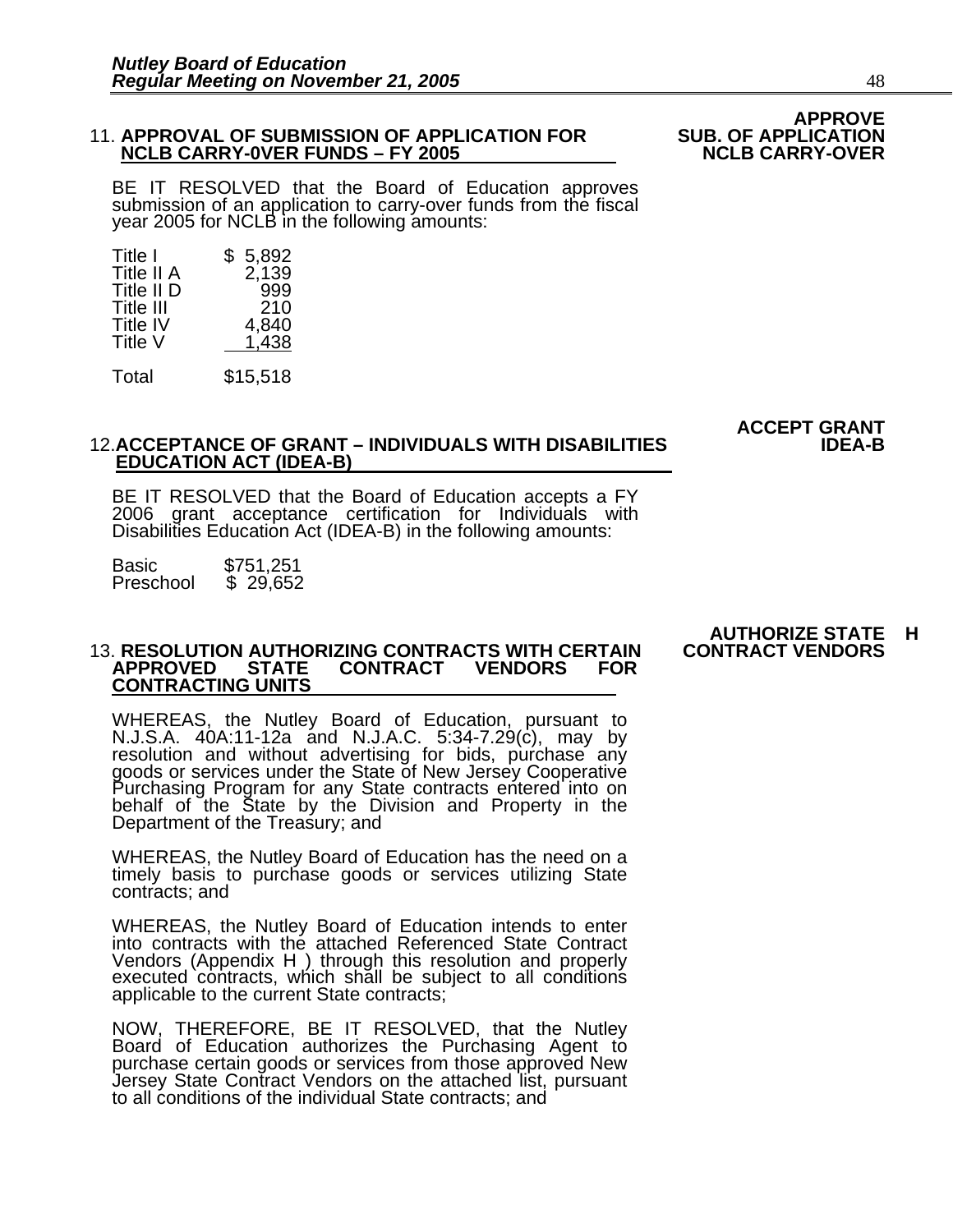BE IT FURTHER RESOLVED, that the governing body of the Nutley Board of Education pursuant to N.J.A.C. 5:30-5.5(b), the certification of available funds, shall either certify the full maximum amount against the budget at th certified until such time as the goods or services are ordered<br>or otherwise called for prior to placing the order, and a<br>certification of availability of funds is made by the Chief<br>Finance Officer; and

BE IT FURTHER RESOLVED, that the duration of the contracts between the Nutley Board of Education and the Referenced State Contract Vendors shall be from July 1, 2005 to June 30, 2006.

#### **14. COMPREHENSIVE ANNUAL FINANCIAL REPORT/AUDIT**

WHEREAS, the district has prepared the Comprehensive Annual Financial Report for the 2004-05 school year, and

WHEREAS, the audit of the financial records of the school district for the 2004-05 school year has been made, according to the requirements of Title 18A, by the firm of Lerch, Vinci & Higgins, and

WHEREAS, copies of a synopsis of this audit have been made available to the public,

NOW, THEREFORE, BE IT RESOLVED, That the Board of Education accepts the 2004-05 Comprehensive Annual<br>Financial Report and the report of the independent auditors, which includes the audit recommendations which were read aloud and discussed at the public board meeting of November 21, 2005, and

BE IT FURTHER RESOLVED, That the Board approves the Corrective Action Plan as per (Appendix I) responding to the recommendations of the auditor and that a copy of the Corrective Action Plan be submitted, as required, to the County Superintendent of Schools.

#### 15. **WAIVING OF THE 60 DAYS REQUIREMENT FOR MAKING STATE MONITORING INFORMATION AVAILABLE TO THE PUBLIC**

BE IT RESOLVED that the Board of Education approves waiving of the 60 days requirement for making information available to the public relating to the results of the state monitoring of the Nutley School District, performed by the Office of the Essex County Superintendent of Schools.

**ANNUAL I FINANCIAL<br>REPORT/AUDIT** 

 **WAIVING 60 DAY STATE MONITORING INFO. TO THE PUBLIC**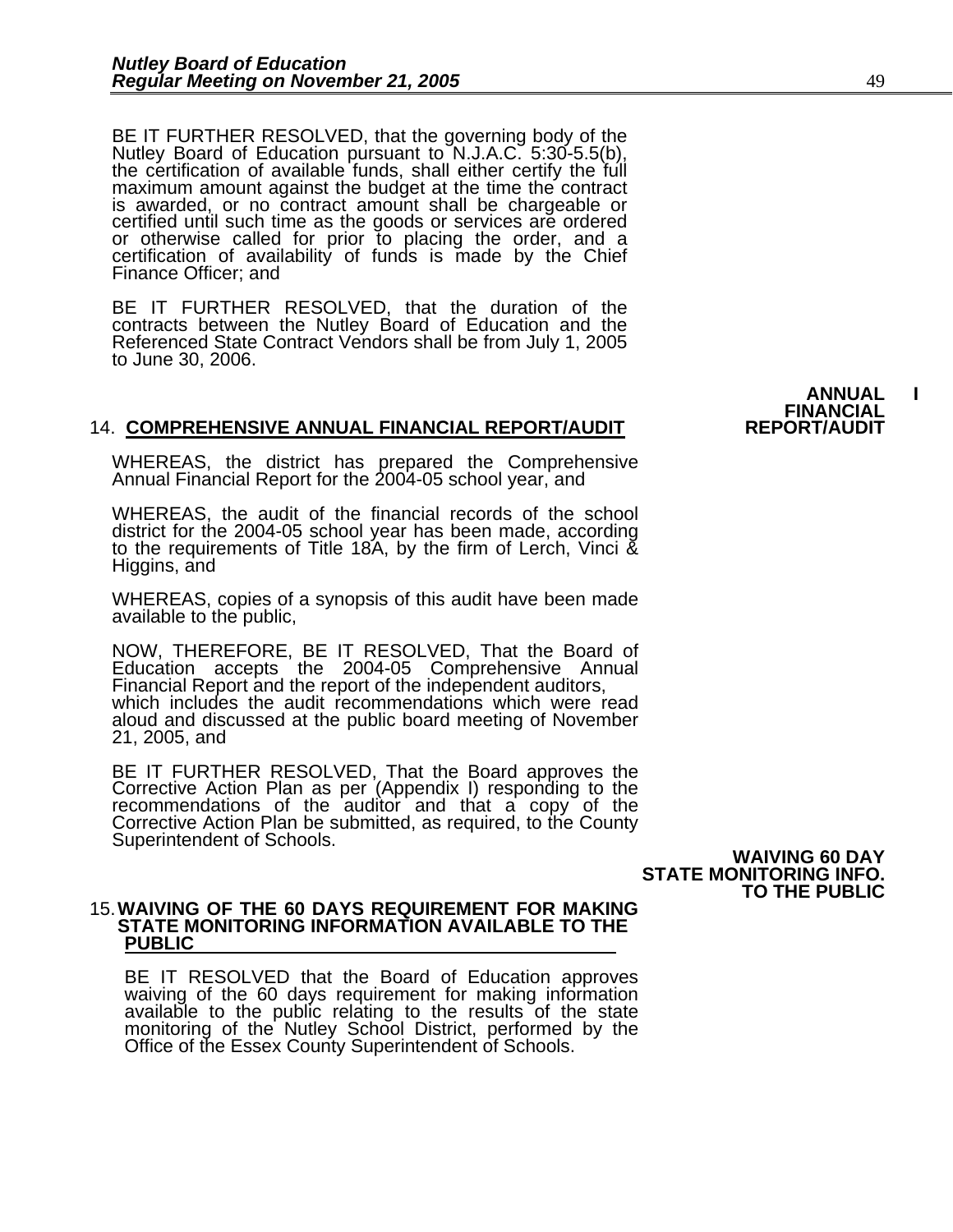#### **DISTRIBUTE PAY FOR ACCUMULATED SICK & VAC. FOR CERTAIN EMPLOYEES**

#### 16. **ELECTION TO DISTRIBUTE PAYMENTS FOR ACCUMULATED SICK AND VACATION TIME AS CONTRIBUTIONS TO 403 (b) PROGRAMS FOR CERTAIN EMPLOYEES**

WHEREAS, the Nutley Board of Education (the "Board") intends to make non-salary reduction contributions on behalf of certain classes of employees who terminate employment, and

WHEREAS, the Board will not permit any individual employee to have an option of, receiving the equivalent amounts as compensation, and

WHEREAS, the Economic Growth and Tax Relief Reconciliation Act of 2001 ("EGTRRA") amended Section 403(b)(3) of the Internal Revenue `Code of ´1986, as amended (thè <sup>´</sup>"Code") to permit<br>employers to make contributions to 403(b) programs for employees<br>who have terminated employment with the District, and

WHEREAS, the District wishes to make such contributions as permitted under Section 403(b)(3) and Section 415(c)(1) of the Code for certain terminated employees,

NOW THEREFORE BE IT RESOLVED that the Board hereby authorizes and directs that the District shall make post-termination contributions into 403(b) contracts established for the Superintendent, Assistant Superintendent and B Administrator, provided that such contributions shall not exceed the limits of Section 415(c)(1) of the Code and shall not continue beyond the five (5) year period authorized under Section 403(b)(3) of the Code.

BE IT FURTHER RESOLVED that any employer contribution authorized hereunder shall be made ratably in annual installments payable not later than thirty days after the individual's termination date and anniversaries thereof.

BE IT ALSO FURTHER RESOLVED that the proper employees of the Board be and they are hereby authorized and directed to take any and all actions necessary or desirable to implement the resolutions as set forth herein.

#### 17. AWARD OF CONTRACT – Nutley High School Main  **Gym Floor Replacement**

**AWARD OF CONTRACT** 

WHEREAS, bids for the replacement of the Nutley High School main gymnasium floor were advertised on September 22, 2005, and

WHEREAS, sealed bids were publicly opened and read aloud on October 12, 2005, at 2:00 p.m. in the office of the Business Administrator/Board Secretary, and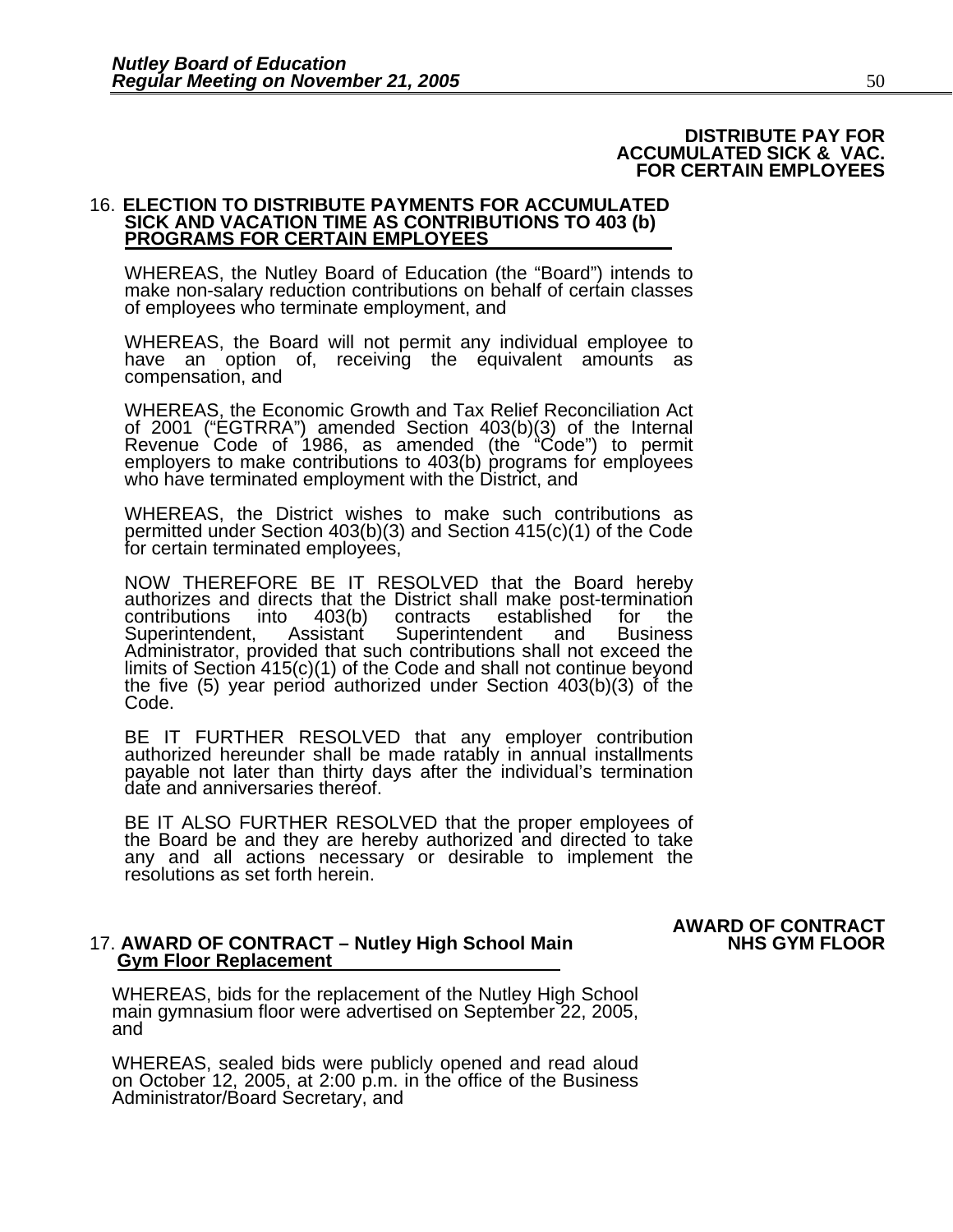WHEREAS, bids were received in the following amounts for work to commence after the close of school in June, 2006:

| <b>Classic Sport Floors</b><br>West Berlin, NJ | Base<br>Alternate | \$125,000.00<br>(1,000.00) |
|------------------------------------------------|-------------------|----------------------------|
| Blesing's Flooring<br>Clifton, NJ              | Base<br>Alternate | \$127,209.25<br>10,000.00  |
| <b>North Eastern Floors</b><br>West Berlin, NJ | Base<br>Alternate | \$152,000.00<br>6,480.00   |

and

WHEREAS, the bid of Classic Sport Floors meets all specifications, and is therefore the lowest responsible bidder.

NOW, THEREFORE, BE IT RESOLVED that the Board of Education approves the award of a contract for the replacement of the Nutley High School main gymnasium floor to Classic<br>Sport Floors, West Berlin, NJ at a cost of \$125,000.00, and

BE IT FURTHER RESOLVED that the Nutley Board of Education rejects the alternate.

#### **APPOINT**  18. **APPOINTMENT - CUSTODIAN CUSTODIAN**

Trustee Casale moved, and Trustee Viola seconded, the following resolution. Upon being put to a roll call vote the resolution was approved.

BE IT RESOLVED that the Board of Education approves the<br>appointment of Frank Fochesato as a custodian effective December 1, 2005 at the annual salary of \$28,500, prorated,<br>without benefits, (Group 2, Step 3), which is in accordance with<br>the 2004-07 Custodial Salary Guide. (Hired on a 90-Day<br>Probationary Period).

#### 19. **APPOINTMENT - CUSTODIAN CUSTODIAN**

Trustee Restaino moved, and Trustee Casale seconded, the following resolution. Upon being put to a roll call vote the resolution was approved.

BE IT RESOLVED that the Board of Education approves the<br>appointment of Christopher Conca as a custodian effective December 1, 2005 at the annual salary of \$28,500 (Group 2,<br>Step 3), prorated, which is in accordance with the 2004-07 Custodial Salary Guide. (Hired on a 90-Day Probationary Period).

## **APPOINT**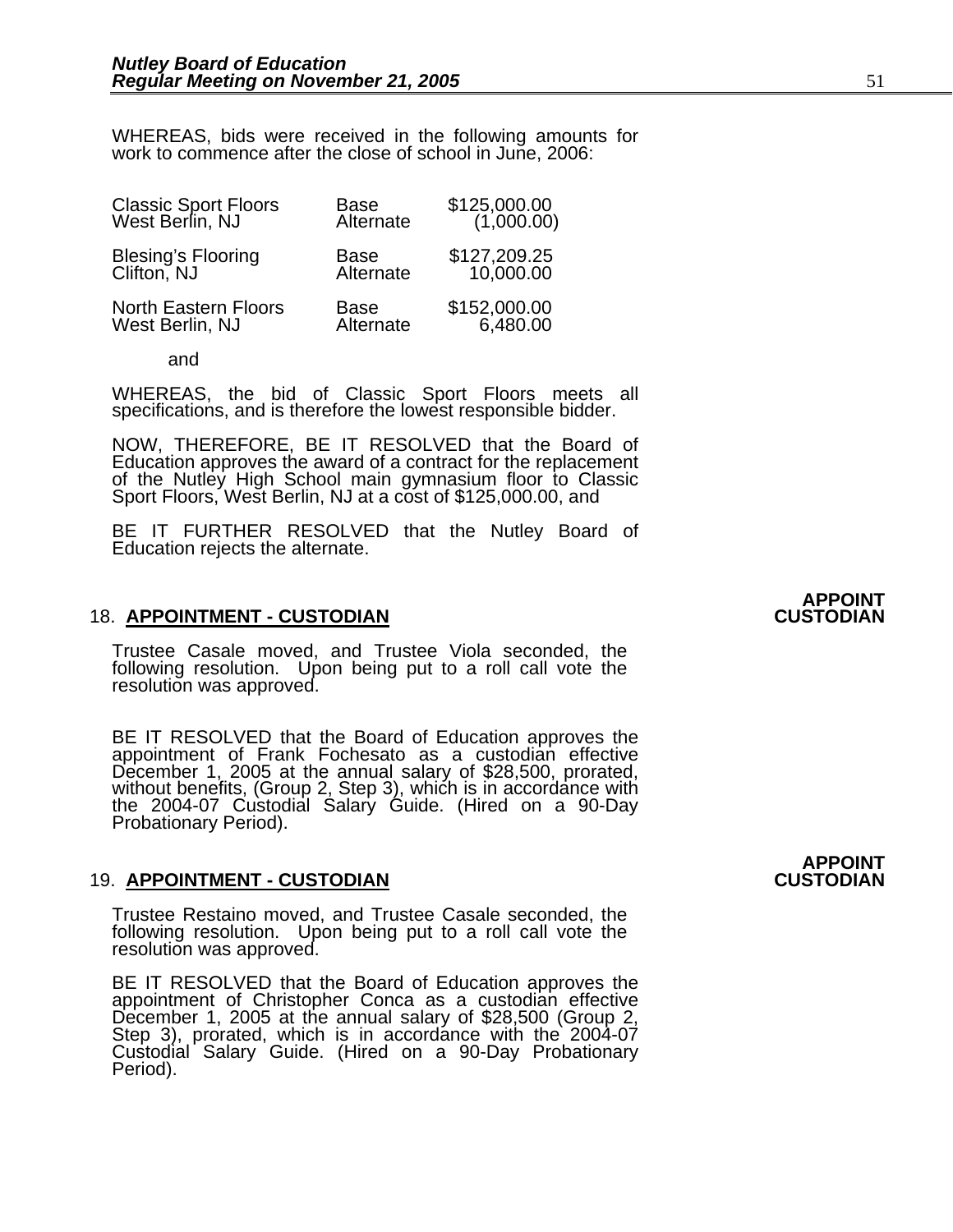#### 20. **LEAVE OF ABSENCE – B&G Employee**

Trustee Alamo moved, and Trustee Viola seconded, the following resolution. Upon being put to a roll call vote the resolution was approved.

BE IT RESOLVED that the Board of Education approves an unpaid leave of absence for Mr. Kwabena Opong from December 10, 2005 through December 9, 2006.

#### 21. **BOARD POLICY- First Reading**

Trustee Olivo moved, and Trustee Viola seconded, the following resolution. Upon being put to a roll call vote the resolution was approved.

BE IT RESOLVED that the Board of Education approves the following new Board Policy at this first reading.

Policy #7422 School Integrated Pest Management Plan Schedule G

#### **22. DESIGNATION OF IPM COORDINATOR**

Trustee Reilly moved, and Trustee Olivo seconded, the following resolution. Upon being put to a roll call vote the resolution was approved.

BE IT RESOLVED that the Nutley Board of Education approves<br>the designation of the Manager of Buildings & Grounds as the<br>district's Integrated Pesticide Management Coordinator to<br>implement all the aspects of the IPM Policy

#### 23. ACCEPTANCE OF NOTICE OF FUNDING - CARL D.  **PERKINS SECONDARY – 2005-06 SCHOOL YEAR**

Trustee Del Tufo moved, and Trustee Olivo seconded, the following resolution. Upon being put to a roll call vote the resolution was approved.

BE IT RESOLVED that the Board of Education accepts notice of funding for Carl D. Perkins Secondary in the amount of \$18,865 for the 2005-06 school year.

# **DESIGNATION OF**

#### **LEAVE B& G EMPLOYEE**

**BOARD POLICY G** 

# **ACCEPT PERKINS**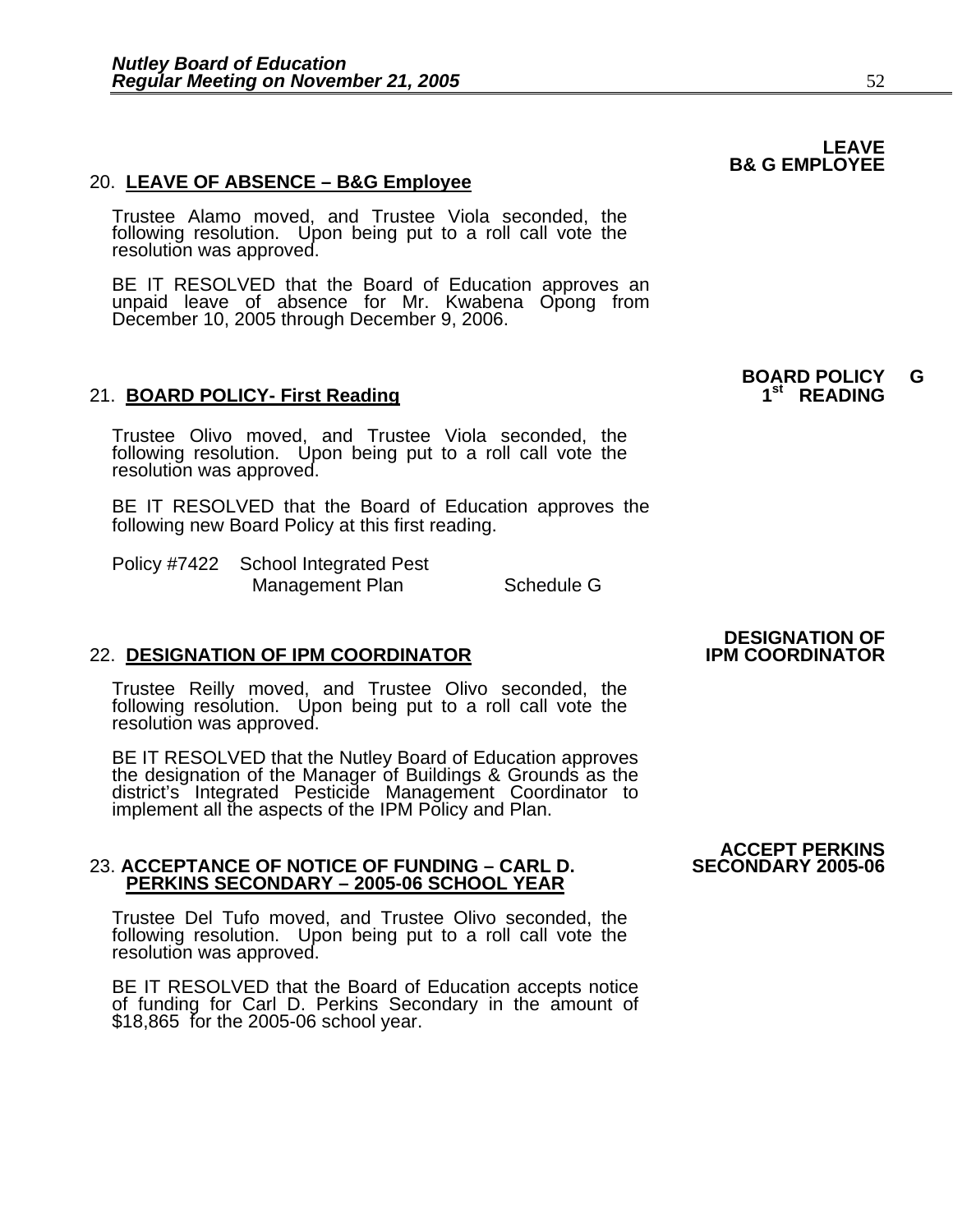#### **ACES**  24. **A RESOLUTION BINDING THE NUTLEY BOARD OF EDUCATION TO PURCHASE NATURAL GAS SUPPLY SERVICES THROUGH THE ALLIANCE FOR COMPETITIVE ENERGY SERVICES ("ACES") Bid Cooperative Pricing System ID#E8801-ACESCPS**

Trustee Viola moved, and Trustee Del Tufo seconded, the following resolution. Upon being put to a roll call vote the resolution was approved.

WHEREAS, the Alliance For Competitive Energy Services (hereinafter referred to as "ACES"), an alliance composed of the New Jersey School Boards Association (hereinafter referred to as "NJSBA"), the New Jersey Association of School Administrators, and the New Jersey Association of School Business Officials, will from time to time during the Effective Period as defined below solicit bids from natural gas suppliers for retail natural gas supply services including interstate transportation to the local natural gas distribution utility company (Natural Gas Supply Services) through an energy aggregation program in which NJSBA will act as Lead Agency of the ACES Cooperative Pricing System #E8801-ACESCPS in accordance with the "Public School Contracts Law", N.J.S.A*.*  18A:18A-1 *et seq.,* and the Electric Discount and Energy Competition Act, N.J.S.A. 48:3-49 *et seq*. ("EDECA") and the regulations promulgated thereunder; and

WHEREAS, the Nutley Board of Education is a participating member of the ACES Cooperative Pricing System and is eligible thereby to obtain Natural Gas Supply Services for its own use through one or more contracts to be awarded to natural gas suppliers following said bids for Natural Gas Supply Services pursuant to the aggregation program; and

WHEREAS, the Lead Agency will from time to time during the Effective Period (from date of adoption through May, 2009, hereinafter referred to as "Effective Period") issue one or more Requests for Bids for Natural Gas Suppl the ACES Cooperative Pricing System pursuant to the Public School Contracts Law and EDECA; and

WHEREAS, due to significant volatility and the potential for<br>price increases in the wholesale natural gas market, Participating Members will preauthorize the Lead Agency to<br>award contracts for Natural Gas Supply Service for no more<br>than two years at a time in each service territory to one or more<br>natural gas suppliers that submit bids

WHEREAS, the Lead Agency will only award contracts for said<br>Natural Gas Supply Services to natural gas suppliers that submit bids with pricing reasonably estimated to be lower than the utility-provided basic gas supply service; and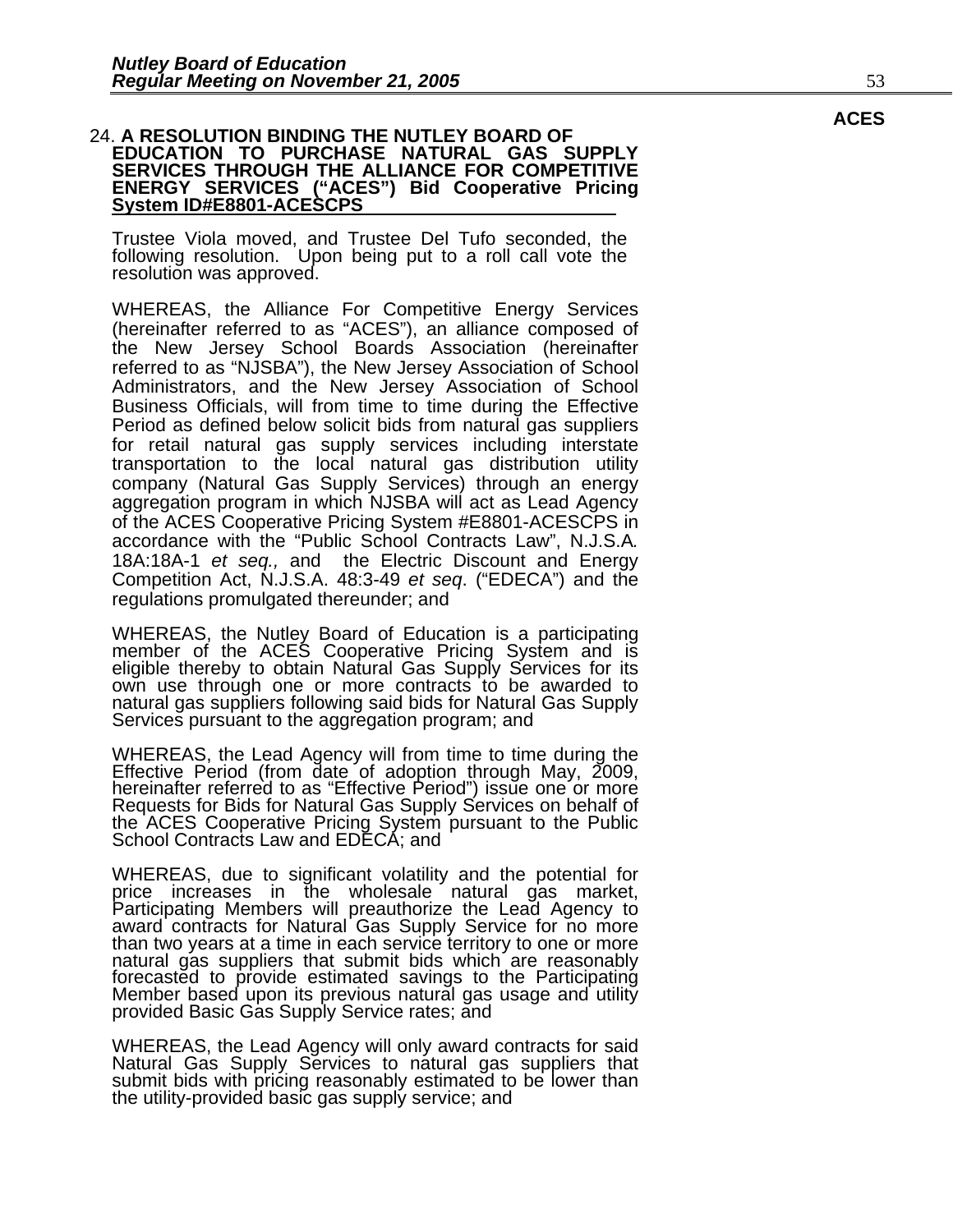WHEREAS, the District agrees to purchase all Natural Gas Supply Services for its own use during the Effective Period through any natural gas supplier(s) awarded a contract, it being understood that the term of any one contract shall not exceed two-years;

WHEREAS, the Lead Agency will notify the Department of Community Affairs' Division of Local Government Services by mail prior to the issuance a Request for Bids for Natural Gas Supply Services, with the understanding that if the Division of Local Government Services does not respond within 10 business days, it will be deemed to have approved the issuance of the Request for Bids or the Request for Rebids.

NOW, THEREFORE BE IT RESOLVED that the District binds itself to the ACES Cooperative Pricing System ##E8801-<br>ACESCPS to purchase all Natural Gas Supply Services needed for its own use during the Effective Period from the natural gas supplier or suppliers awarded a contract for Natural Gas Supply Services by the Lead Agency; and, be it

FURTHER RESOLVED that the Lead Agency of the ACES Cooperative Pricing System is hereby authorized to execute a master performance agreement that obligates the district to purchase Natural Gas Supply Services at the terms and who have been awarded the contract or contracts by the Lead<br>Agency on behalf of the participating members of the ACES<br>Cooperative Pricing System #E8801-ACESCPS (or any CPS<br>number to be assigned in the future), provided tha contract shall have a term exceeding two years, and provided further that all such contracts shall be at prices reasonably forecast and estimated by the Lead Agency to provide savings to the Districts relative to the price charged for basic gas supply service by the natural gas public utility that would otherwise provide such service; and, be it

FURTHER RESOLVED that ACES is authorized to continue to bid to obtain Natural Gas Supply Services at any time during the Effective Period on behalf of the ACES Cooperative Pricing System including, for example, a rebid if energy market conditions do not initially lead to a successful bid, on additional dates to be determined by the Lead Agency; and

FURTHER RESOLVED that this Resolution shall take effect immediately upon passage. The authorization provided to the NJSBA pursuant to the Local Public Contracts Laws (N.J.S.A. 40A:11-11(5)), and the Local Public and Public School Contracts Laws Administrative Code (N.J.A.C. 5:3 shall be valid until May, 2009 (the Effective Period) at which time the Cooperative Pricing System will be subject to renewal.<br>Any rescission of this resolution shall not affect any Natural Gas Supply Services contract entered into prior to such rescission.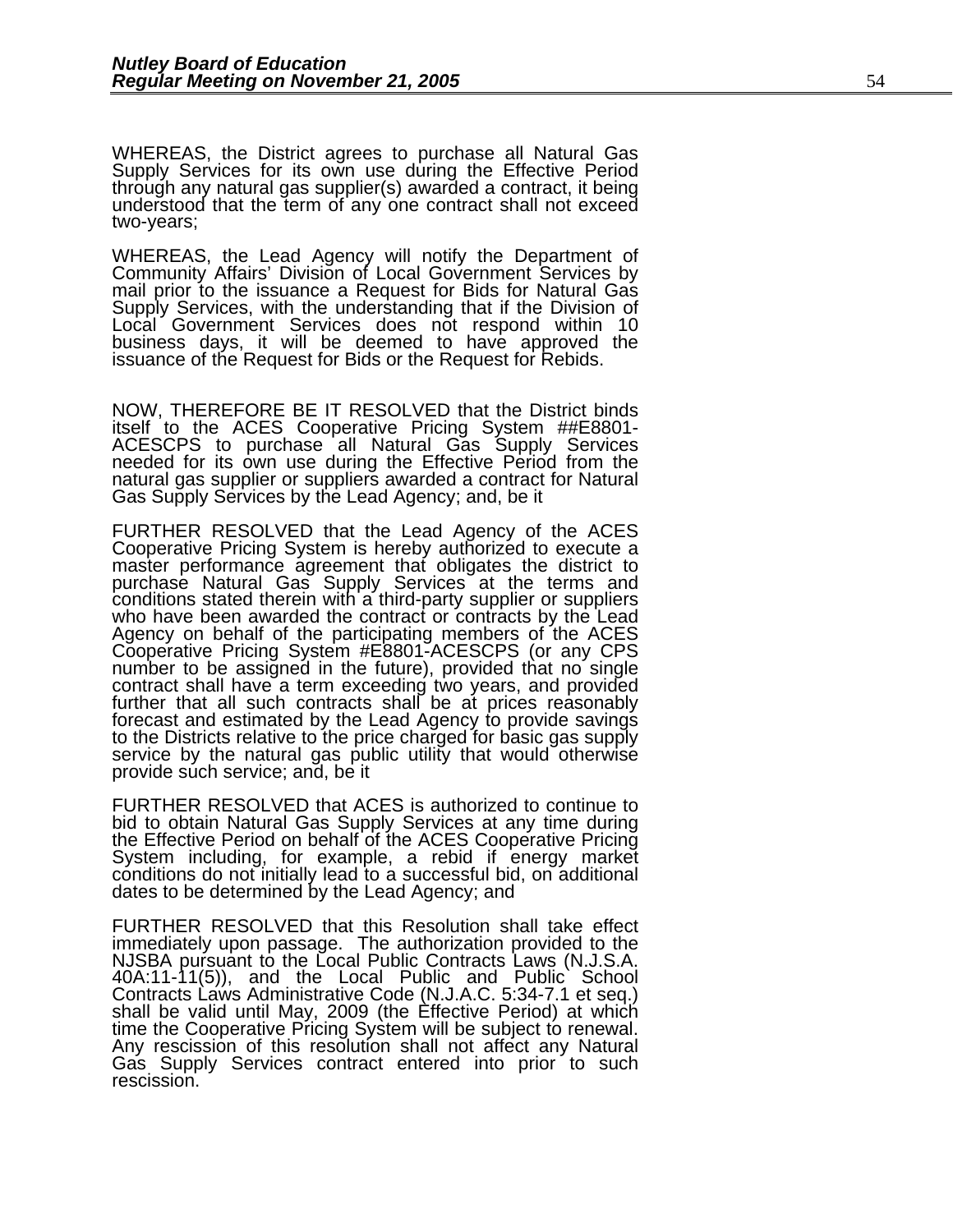## **AWARD OF CONTRACT FMS PROJECT**

## 25. **APPROVAL – AWARD OF CONTRACTS FOR FRANKLIN FOR FRANKLIN MIDDLE SCHOOL PROJECT**

Trustee Casale moved, and Trustee Del Tufo seconded, the following resolution. Upon being put to a roll call vote the resolution was approved.

WHEREAS, the Nutley Public Schools opened sealed bids for additions and alterations at the Franklin Middle School on August 10, 2005 and again on October 14, 2005

WHEREAS, the lowest bids received on both occasions substantially exceeded the cost estimates for the project and

WHEREAS, by resolution on October 17, 2005 the Nutley Board of Education authorized its Secretary/Business<br>Administrator, its architect and its construction manager to<br>negotiate proposed contracts for the additions and alterations at the Franklin Middle School as allowed under N.J.S.A. 18A:18A-5c, and

WHEREAS, prices were then negotiated in accordance with N.J.S.A. 18A:18A-5c with the following companies:

Chanree Construction Co., Inc. – Ortley Beach, NJ Arnold Steel Corporation – Howell, NJ Sparta Steel Corporation – Sparta, NJ Alan Feid, Inc. – Livingston, NJ A. Pflugh, Inc. - Flanders, NJ AMCO Enterprises, Inc. – Kenilworth, NJ Tomar Construction LLC. – Metuchen, NJ Bill Leary Air Conditioning & Heating – Metuchen, NJ Air Con, Inc. – Mountainside, NJ Tru-Value Electric Corp. – South Hackensack, NJ Sal Electric – Jersey City, NJ Institutional System Service Corp. – Waldwick, NJ Johnson Controls, Inc. – Union, NJ

and

WHEREAS, the prices listed below meet all specifications, and are therefore the lowest responsible prices, and

NOW, THEREFORE, BE IT RESOLVED, that the Board of Education accepts the recommendations of its Architect, DCM Architecture, Inc. and its Construction Manager, Tri-Tech, Engineering and approves the award of contracts to the contractors listed below in the amounts listed below: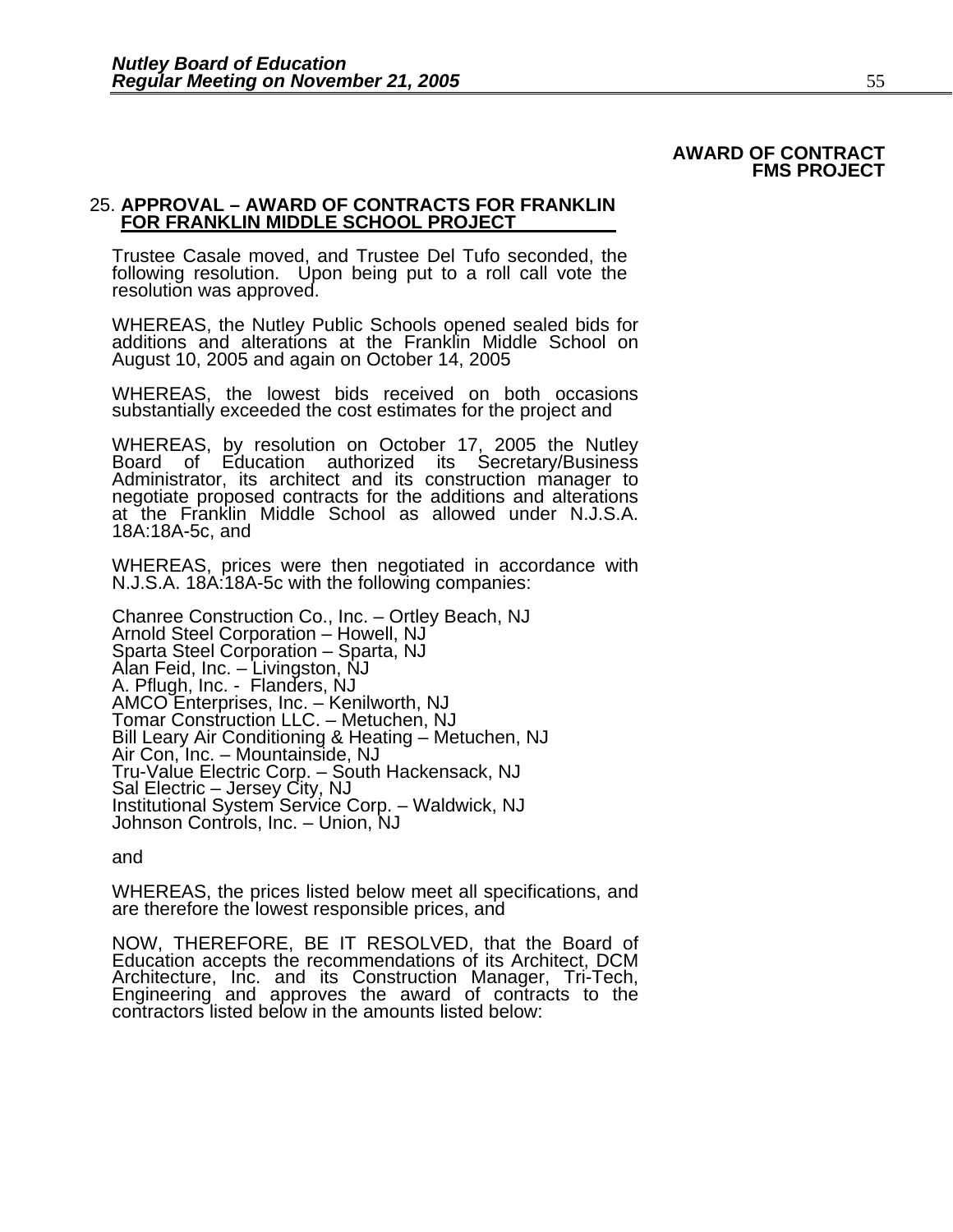| <b>General Construction:</b>                        |                        |
|-----------------------------------------------------|------------------------|
| Chanree Construction Co., Inc.                      | \$11,368,900.00        |
| <b>Structural Steel:</b>                            |                        |
| <b>Sparta Steel Corporation</b>                     | \$1,249,000.00         |
| <u>Plumbing:</u>                                    |                        |
| A. Pflugh, Inc.                                     | \$1,808,732.00         |
| Heating Ventilating &<br>Air Conditioning:          |                        |
| <b>Bill Leary Air Conditioning &amp;</b><br>Heating | \$3,313,000.00         |
| Electrical:                                         |                        |
| Institutional System Service Corp.                  | \$2,257,752.00         |
| <b>HVAC Controls:</b>                               |                        |
| Bill Leary Air Conditioning &<br>Heating            | \$<br>235,000.00       |
|                                                     | <u>\$20,232,384.00</u> |

#### **HEARING OF CITIZENS CITIZENS**

At this time, President Parisi opened this meeting to members of the attending public for comments and/or concerns on any school-related matters.

Several residents expressed their opinion regarding the expense the board incurs for crossing guards.

Resident Terry Quirk, representative for the Nutley Parent Advocacy Network, suggested that the Special Education Committee ask the parents of autistic children in the district for their input. She also asked about the relocation of the Board meetings.

Resident Linda Petrocci asked why foreign language was dropped from the curriculum in the third and fourth grades.

Superintendent Zarra, President Parisi and several trustees responded to these questions.

Hearing no further comments, President Parisi closed this portion of the meeting.